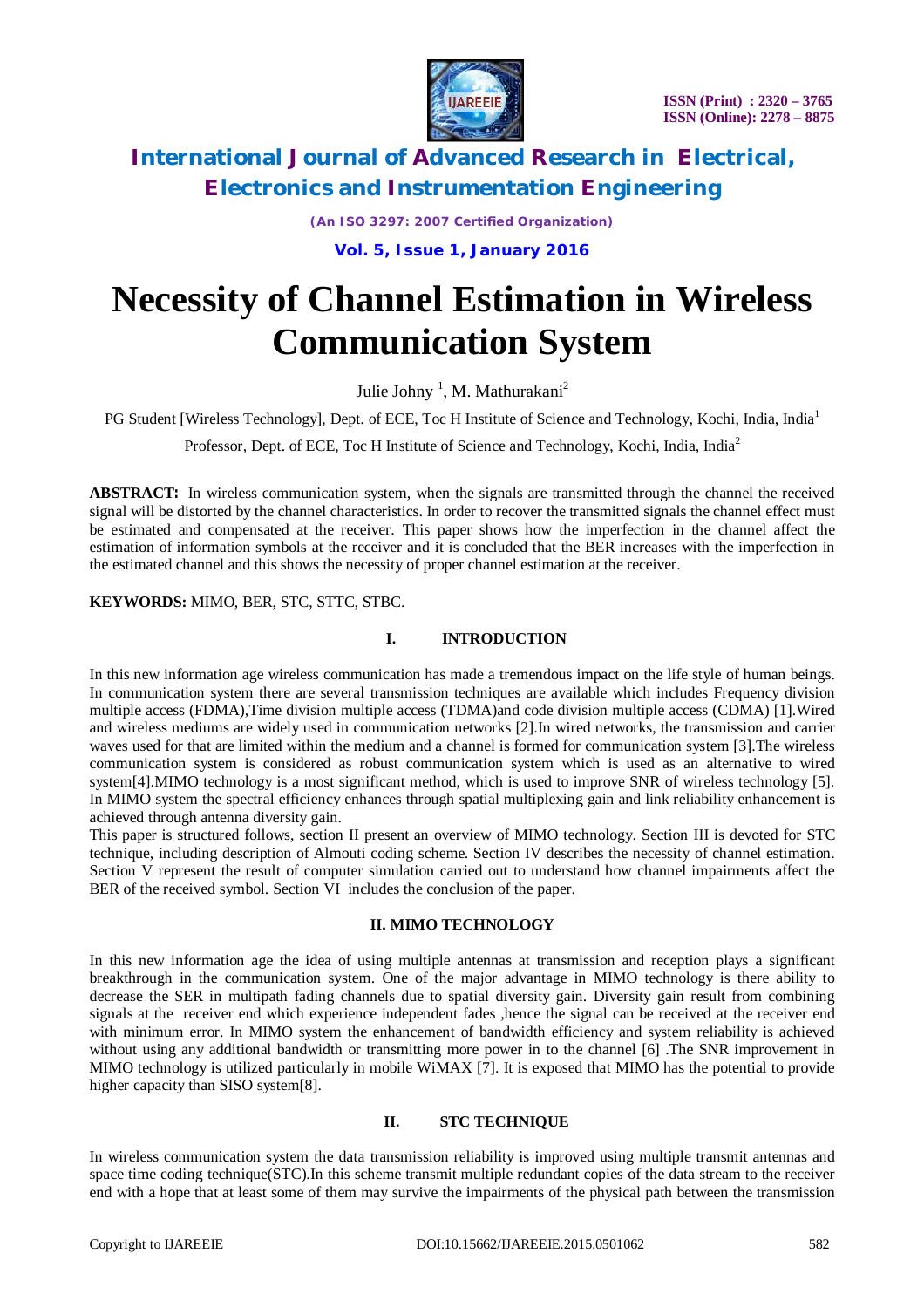

*(An ISO 3297: 2007 Certified Organization)*

### **Vol. 5, Issue 1, January 2016**

and the reception, in good enough strength for reliable estimation.STC actually combines coding with transmit diversity to achieve high performance in wireless system. The space time encoder is designed in such a way that diversity gain should reach the maximum value [9]. Space time code can be split in to two main categories space time trellis code(STTC) and space time block code (STBC).The space time trellis code transmitting symbols are obtained by trellis code and diversity gain is equal to number of antennas used and coding gain is introduced depending upon the number of states in the trellis.[10].In STBC ,the different versions of original data are transmitted through the transmitting antenna across different time slots. The STBC is simple as compared to STTC and linear processing is used.

In this paper we used Almouti coding scheme. In this Almouti coding scheme uses two orthogonal space time code for two transmit antennas and two receive antennas. The space time code will not provide an optimal capacity but still it is considered as a promising approach for MIMO technology [11]. Information data bits are first modulated and map in to their corresponding constellation points. Consider s0,s1 be the two modulated symbols that enter the space time encoder during the first time instant t1 .symbols s0 and s1 are transmitted by first and second antenna element, during second time instant t2 the negative of conjugate of the second symbol  $(-s1^*)$  is sent from the first antenna and conjugate of the first symbol $(s1^*)$  is transmitted from the second antenna.

$$
\begin{bmatrix} y_1[n] \\ y_2[n] \end{bmatrix} = \begin{bmatrix} h_{11} & h_{12} \\ h_{21} & h_{22} \end{bmatrix} \begin{bmatrix} x_1[n] \\ x_2[n] \end{bmatrix} + \begin{bmatrix} w_1[n] \\ w_2[n] \end{bmatrix}
$$
 (1)

The received signal in first time slot is;

$$
y_1[2n] = \sqrt{\frac{E_S}{2}} (h_{11} s_1 + h_{12} s_2) + \sqrt{N_0} w_1[2n]
$$
 (2)

$$
y_1[2n+1] = \sqrt{\frac{E_s}{2}} \left(-h_{11} s_2^* + h_{12} s_1^*\right) + \sqrt{N_0} w_1[2n+1] \tag{3}
$$

$$
y_2[2n] = \sqrt{\frac{E_S}{2}} (h_{21}s_1 + h_{22}s_2) + \sqrt{N_0} w_2[2n]
$$
\n(4)

$$
y_2[2n+1] = \sqrt{\frac{E_S}{2}} \left(-h_{21} s_2^* + h_{22} s_1^*\right) + \sqrt{N_0} w_2[2n+1] \tag{5}
$$

In matrix form;

$$
\begin{bmatrix} y_1[2n] \\ y_1^*[2n+1] \\ y_2[2n] \\ y_2^*[2n+1] \end{bmatrix} = \sqrt{\frac{E_s}{2}} \begin{bmatrix} h_{11} & h_{12} \\ h_{12}^* & -h_{11}^* \\ h_{21} & h_{22} \\ h_{22}^* & h_{22}^* \end{bmatrix} + \sqrt{N_0} \mathbf{w}[n] \tag{6}
$$
\n
$$
\text{Signals can be estimated as;}
$$

$$
\begin{bmatrix} z_1 \\ z_2 \end{bmatrix} - \begin{bmatrix} h_{11}^* & h_{12} & h_{11}^* & h_{22} \\ h_{12}^* & -h_{11} & h_{22}^* & -h_{21} \end{bmatrix} \begin{bmatrix} y_1^*[2n] \\ y_1^*[2n+1] \\ y_2^*[2n] \\ y_2^*[2n+1] \end{bmatrix}
$$
(7)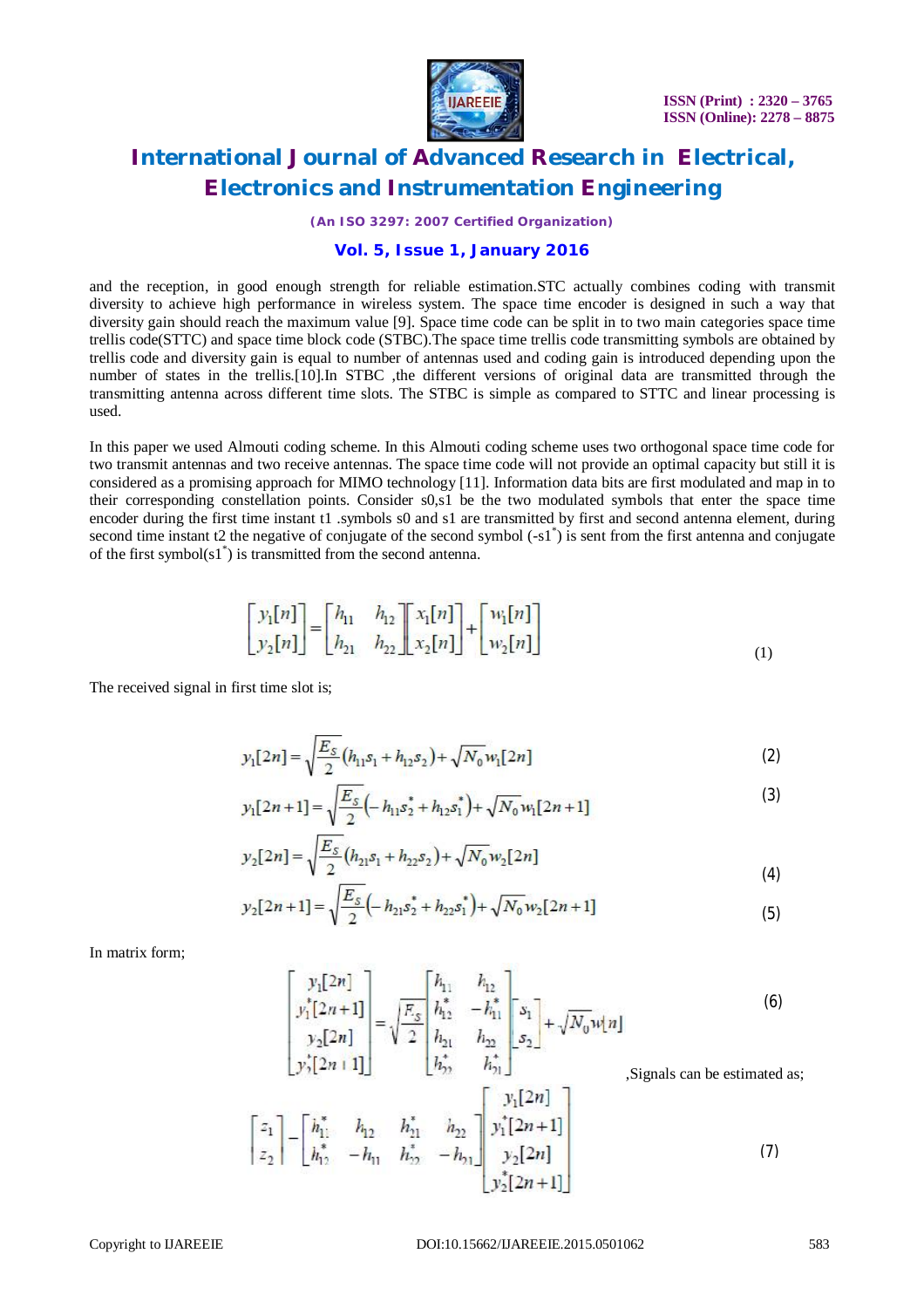

*(An ISO 3297: 2007 Certified Organization)*

### **Vol. 5, Issue 1, January 2016**

#### **III. CHANNEL ESTIMATION**

In wireless communication system the fundamental phenomenon which makes transmission unreliable is fading. Due to reflections between the transmission and reception links signal arriving at the same antenna via different path and this leads to the constructive or destructive interference between the signals at the receiving end. Difference in delays and phases of signals at the receiving end leads to random fluctuation of the received signal strength. In order to recover the transmitted signals the channel effect must be estimated and compensated at the receiver .This accurate channel estimation is essential for coherent detection of the information symbol.

#### **IV. SIMULATION RESULT**

This section represent the simulation result obtained. the experiment have been performed by using QPSK signal and transmit these symbols in blocks and at the receiver end the estimation of information symbol occurs with imperfect channel and the symbol error associated is estimated. The next block information symbols are estimated with channel having higher imperfection and for each block imperfection of the channel at the receiver increases .From the figure1 it is observed that symbol error rate or bit error rate increases with increase in the imperfection in the estimated channel.



figure1. ALMOUTI Space Time Coding BER Vs channel imperfection plot

#### **VI .CONCLUSION**

This paper shows the importance of channel estimation at the receiver side .for coherent detection of the received symbol the channel effect must be estimated and compensated at the receiver. When the imperfection associated with the channel estimate increase then the estimated symbol error also increases. For better communication system the channel effect must be estimated properly at the receiver.

#### **VII .ACKNOWLEDGMENT**

This work has been supported by Prof. M Mathurakani and the TIST laboratory for MATLAB. I express my sincere thanks to my father and my brothers for their constant support and encouragement.

#### **REFERENCES**

[1] Prasanta Kumar Pradhan, Oliver Fausty, Sarat Kumar Patra and Beng Koon Chua, Channel Estimation Algorithms for OFDM Systems", In Proceedings of International Conference on Electronics Systems, Rourkela, 2011.

[2] Kunihiro Yamada, Kakeru Kimura, Takashi Furumura, Masanori Kojima, Kouji Yoshida and Tadanori Mizuno, "Adaptation to small building with Mutual Complement Communication system by Wired and Wireless", In Proceedings of International Workshop on Informatics, Italy, 2007 [3] Andre T. Harrell, "Wireless Technology via Satellite Communications for Peacekeeping Operations", Technical Report, Naval Postgraduate School, California.